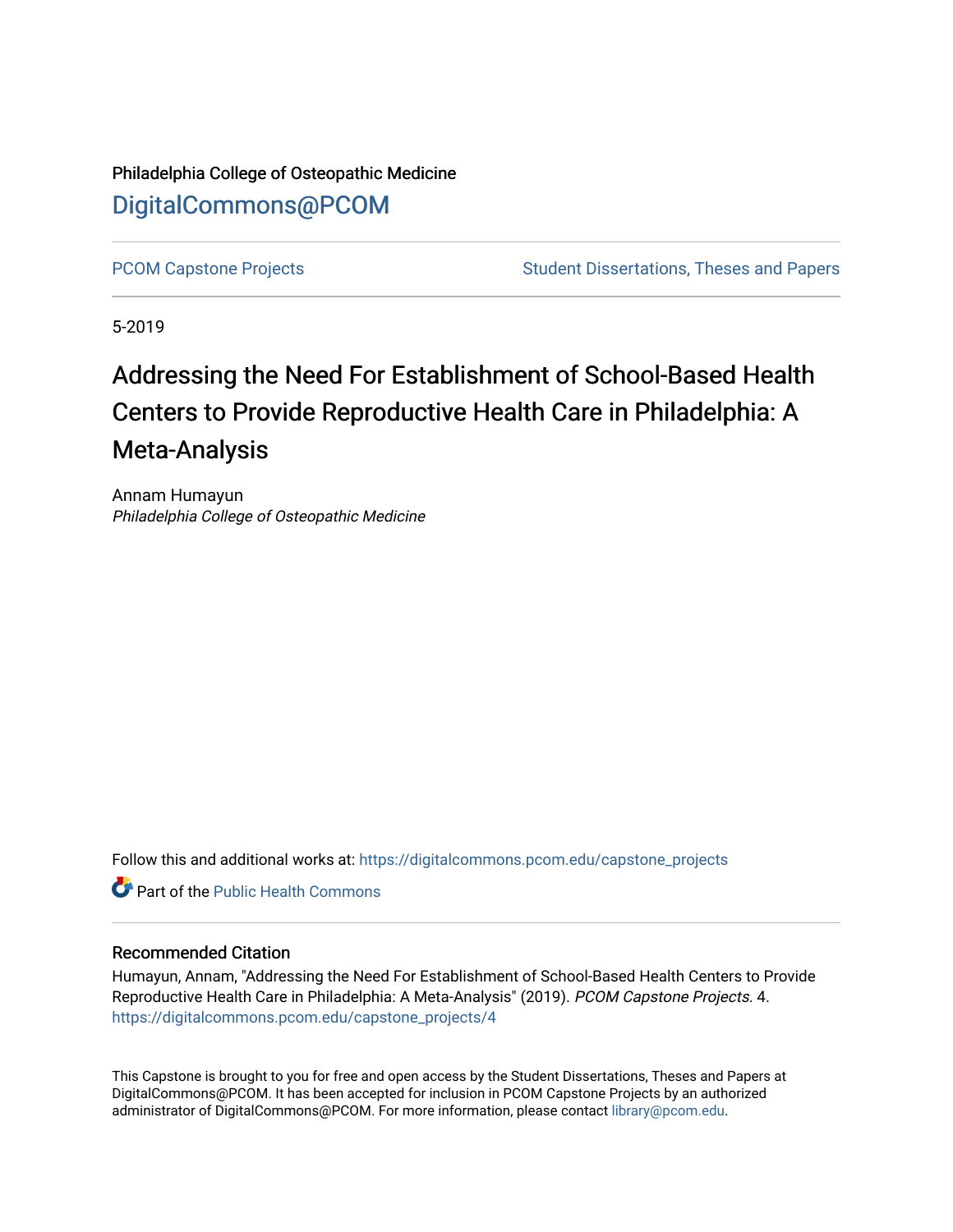Addressing the Need For Establishment of School-Based Health Centers to Provide Reproduc-

tive Health Care in Philadelphia: A Meta-Analysis

Annam Humayun

[ah268924@pcom.edu](mailto:ah268924@pcom.edu)

May 13, 2019

Philadelphia College of Osteopathic Medicine

A capstone submitted in partial fulfillment for the degree Master of Science in Biomedical Sci-

ences-Public Health Concentration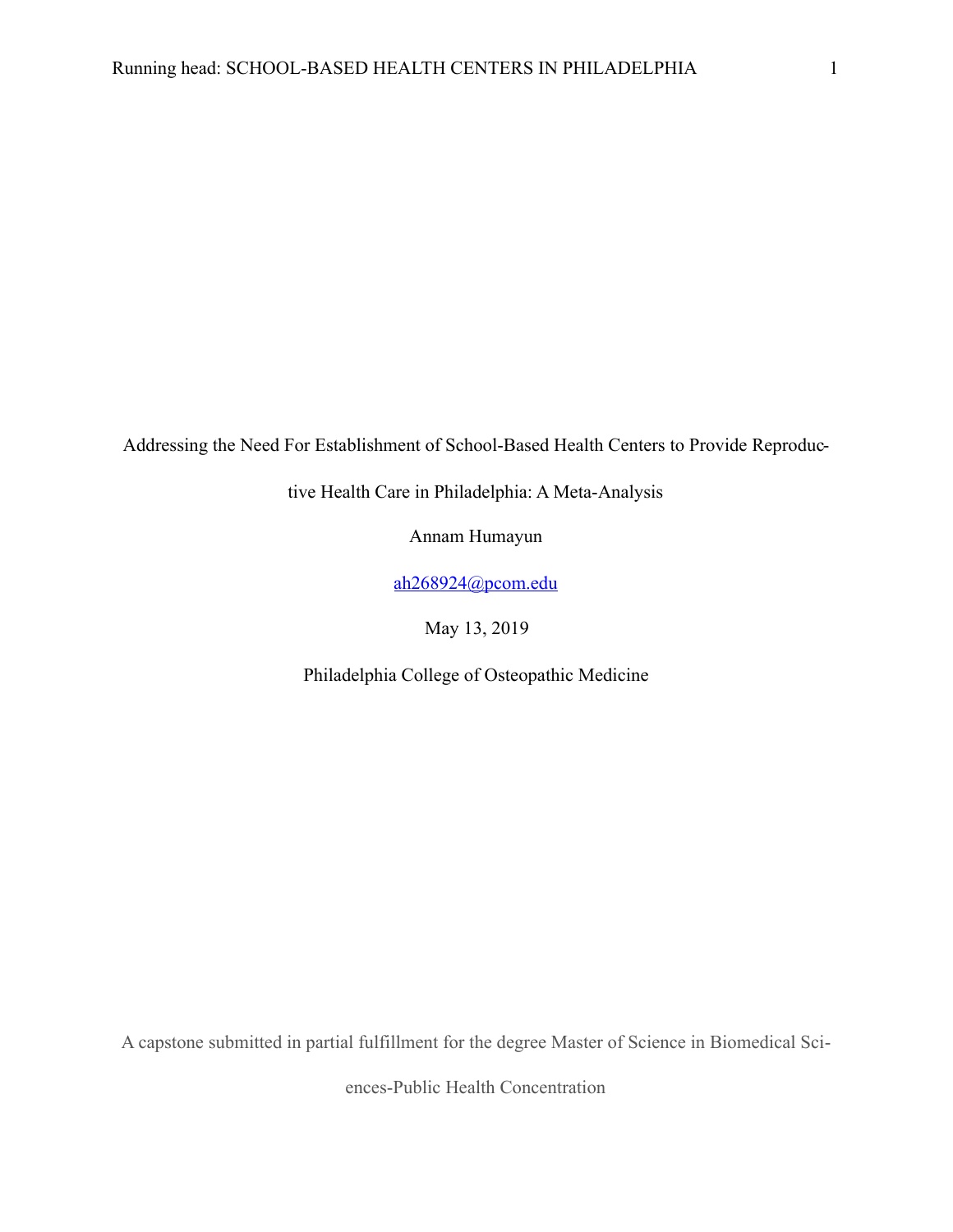#### **Abstract**

#### **TITLE:**

# **Addressing the Need for Establishment of School-Based Health Centers to Provide Reproductive Health Care in Philadelphia: A Meta-Analysis**

# **OBJECTIVE:**

Currently, the communities of Philadelphia, which have predominantly African American residents, suffer from massive racial and ethnic health disparities. Children in these communities are at high risk of dropping out of school while also lacking access to reproductive health care. This myriad of unfortunate circumstances perpetuates the cycle of poverty that residents in these lowincome communities have been experiencing for decades. School-based health centers are a potential answer to this problem. The objective of this meta-analysis is to review published studies and carry out a meta-analysis to assess potential benefits and feasibility of SBHCs in the Philadelphia public school system as well any concerns that may arise with their provision.

# **METHOD:**

A literature review and analysis was conducted through an online search of databases and government websites including Medline, PubMed, National Institute of Health, Google Scholar, National Center for Biotechnology Information, Center for Disease Control, and Google Scholar. A Google search for local credible news sources was also performed. The database searches were completed using the following search terms: SBHCs,"; "school-based health center"; "health inequity in schools"; "reproductive health care in schools". Abstracts were reviewed for relevance, and those remaining were critically reviewed.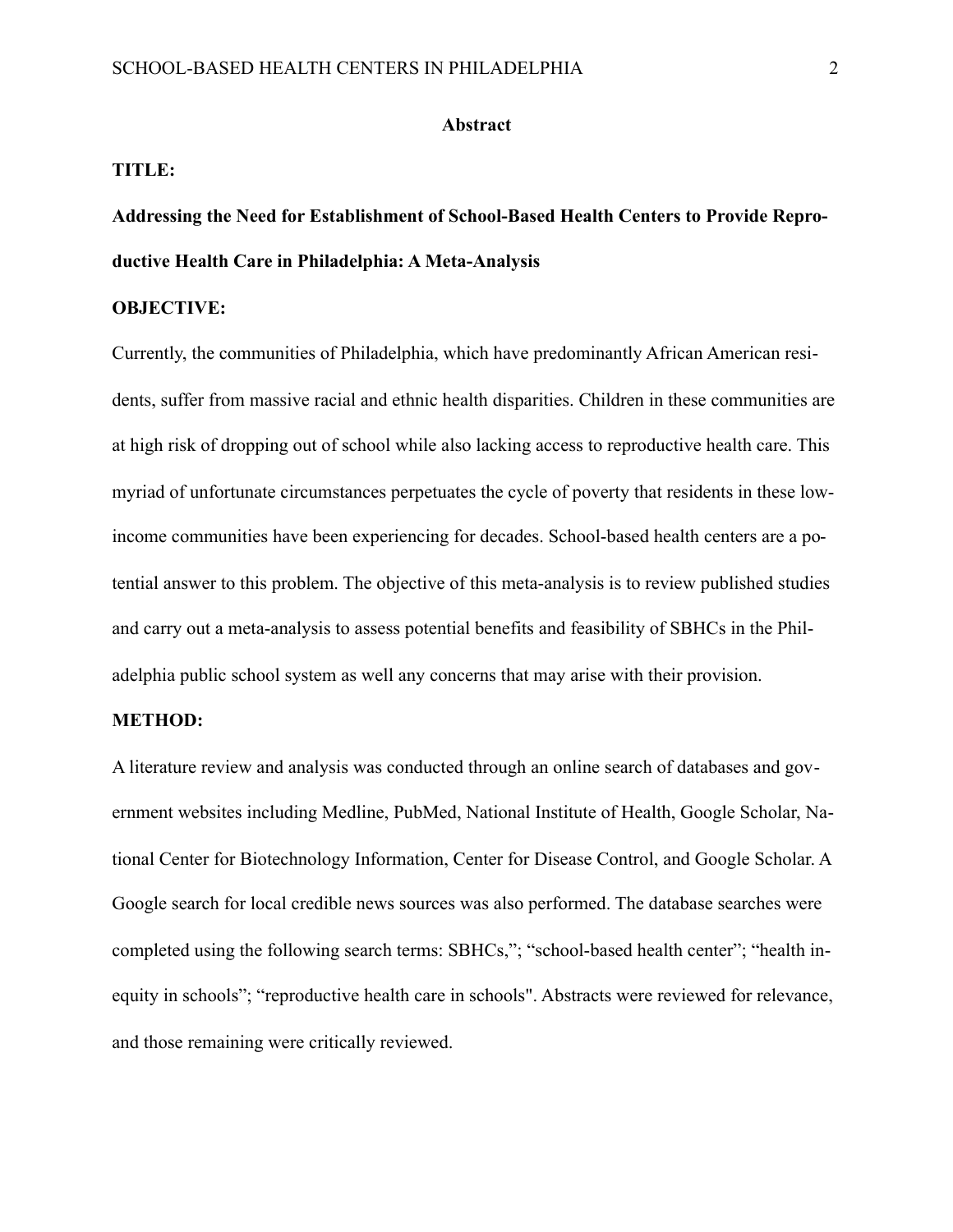# **EXPECTED OUTCOME:**

The review of the relevant literature should reveal several benefits to implementing SBHCs as well as whether there is feasibility in establishing SBHCs in Philadelphia's public school system. These findings can have an important implication for addressing the reproductive health care needs of underserved youth in low-income areas.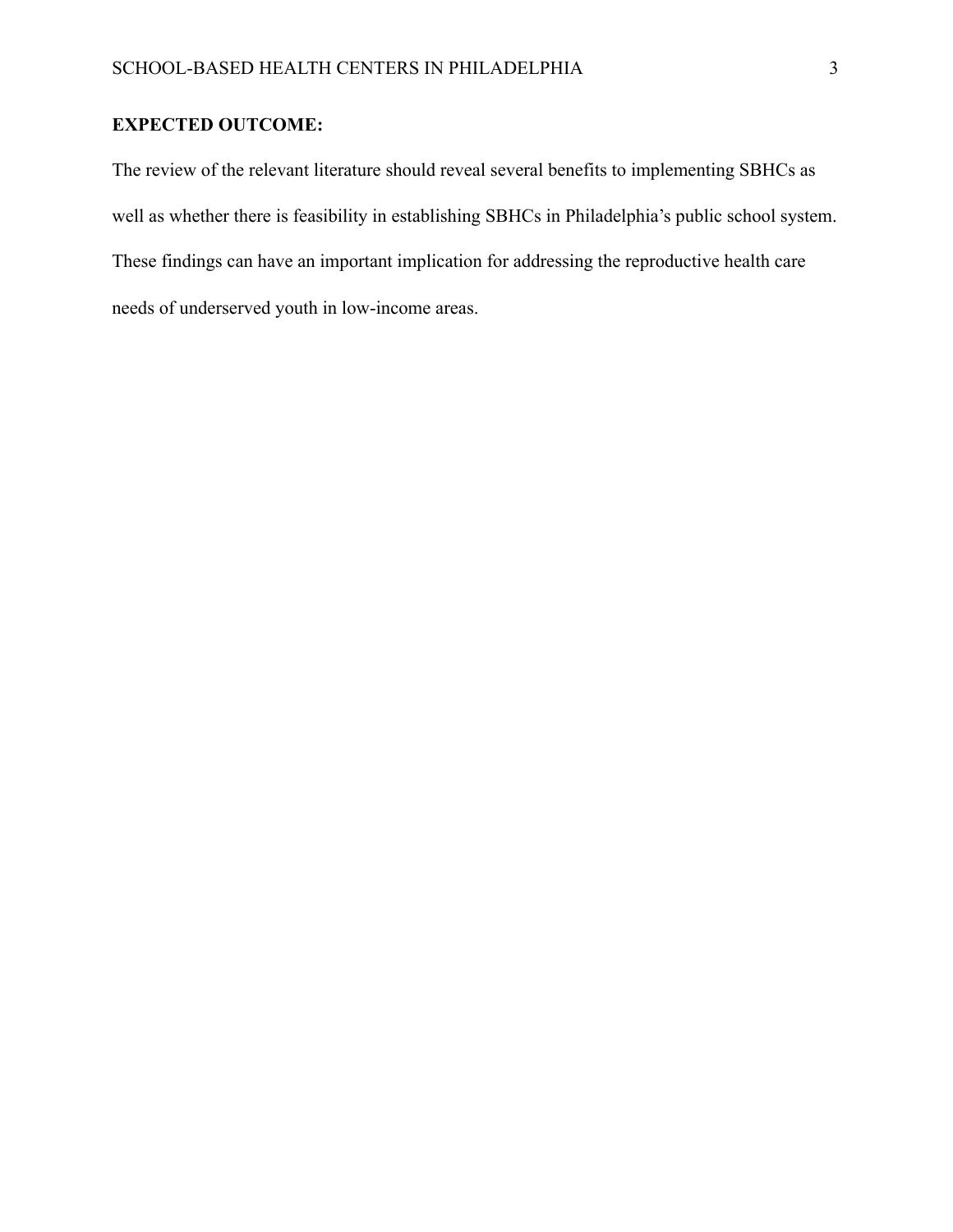# **Introduction**

 Adolescents are known to be the most difficult age group to get into the doctor's office. It is even more challenging in Philadelphia, where healthcare access is minimal. Even though the Affordable Care Act gave health insurance to an unprecedented amount of people, there is still the issue of actually being in close enough proximity to a primary care provider for there to be geographical access to health care. "The odds of being in a low access area were 28 times greater for census tracts with a high proportion of African Americans than in tracts with a low proportion of African Americans" (Brown, Polsky, Barbu, Seymour, & Grande, 2016). About one-third of Philadelphia's low-access areas are neighborhoods that have at least 80 percent African American populations with north Philadelphia being one of these areas. However, the study also found that "Philadelphia as a whole is not lacking in total number of primary care providers" (Brown et al., 2016). This finding makes the presence of health disparities in Philadelphia even more worrisome.

 The child poverty rate is around 40% in the city, and almost every child in North and West Philadelphia lives at or below the federal poverty line (Westervelt, 2013). There are communities with predominantly African American residents who already suffer from massive racial and ethnic health disparities. For example, African American children and adolescents with asthma had more hospitalizations, disability, and a higher mortality rate compared with that of White children and adolescents with asthma (Guo, Wade, & Keller, 2010). The children in these communities are highly at risk of non-completion of school and dropping out, which continues the vicious cycle of poverty that residents in these low-income communities have experienced for decades.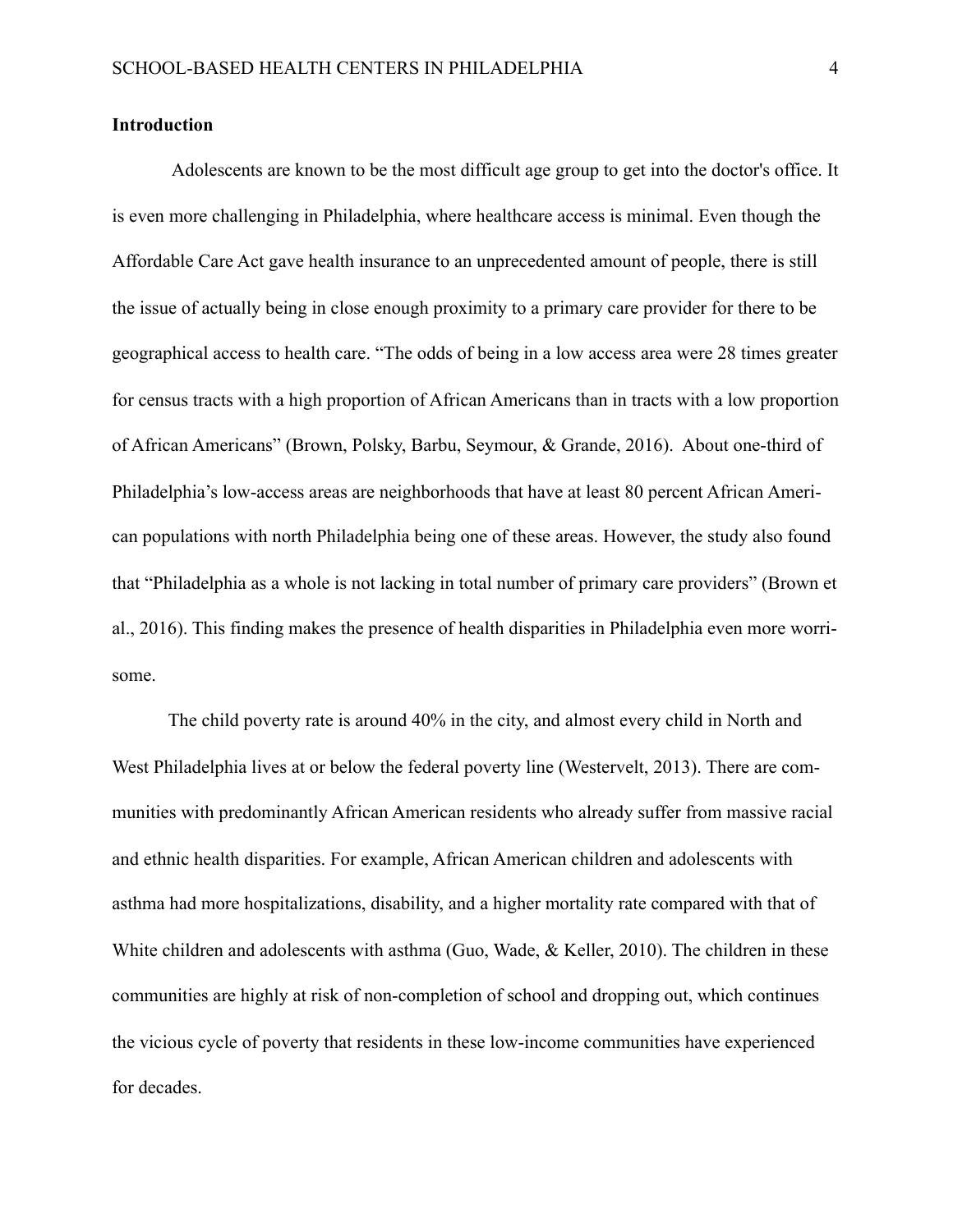Since teenage years are a time for high-risk behaviors that can lead to unintended pregnancies and contraction of sexually transmitted diseases, the high rate of teen pregnancy in the U.S. is a significant public health issue with harmful consequences for both mother and child. "Pregnant teens are more likely than older women to receive late or no prenatal care, have gestational hypertension and anemia, and achieve poor maternal weight gain" (Meade & Ickovics, 2005). There are also many long term consequences of teen motherhood, which include lower educational attainment, lower levels of employment and income as well as higher rates of marital instability compared to older mothers. Meanwhile, females with STDs are at increased risk of cervical cancer, pelvic inflammatory disease, involuntary infertility, and premature death. These are some of the many dangers that female high school students face when lacking access to reproductive health care as well as regular STD screenings.

 Chlamydia, a sexually transmitted disease (STD), is the most commonly reported infectious disease in the city of Philadelphia ("Chlamydia Surveillance", 2017). It is contracted through having vaginal, anal, or oral sex with an individual who has Chlamydia ("Chlamydia", 2017). Even if a person has been treated for Chlamydia in the

past, they can be re- *Figure 1*. Rate of Chlamydia infection in Philadelphia, PA by neighborhood (2017). Adapted from "Annual Report" by Philadelphia Department of Public Health.

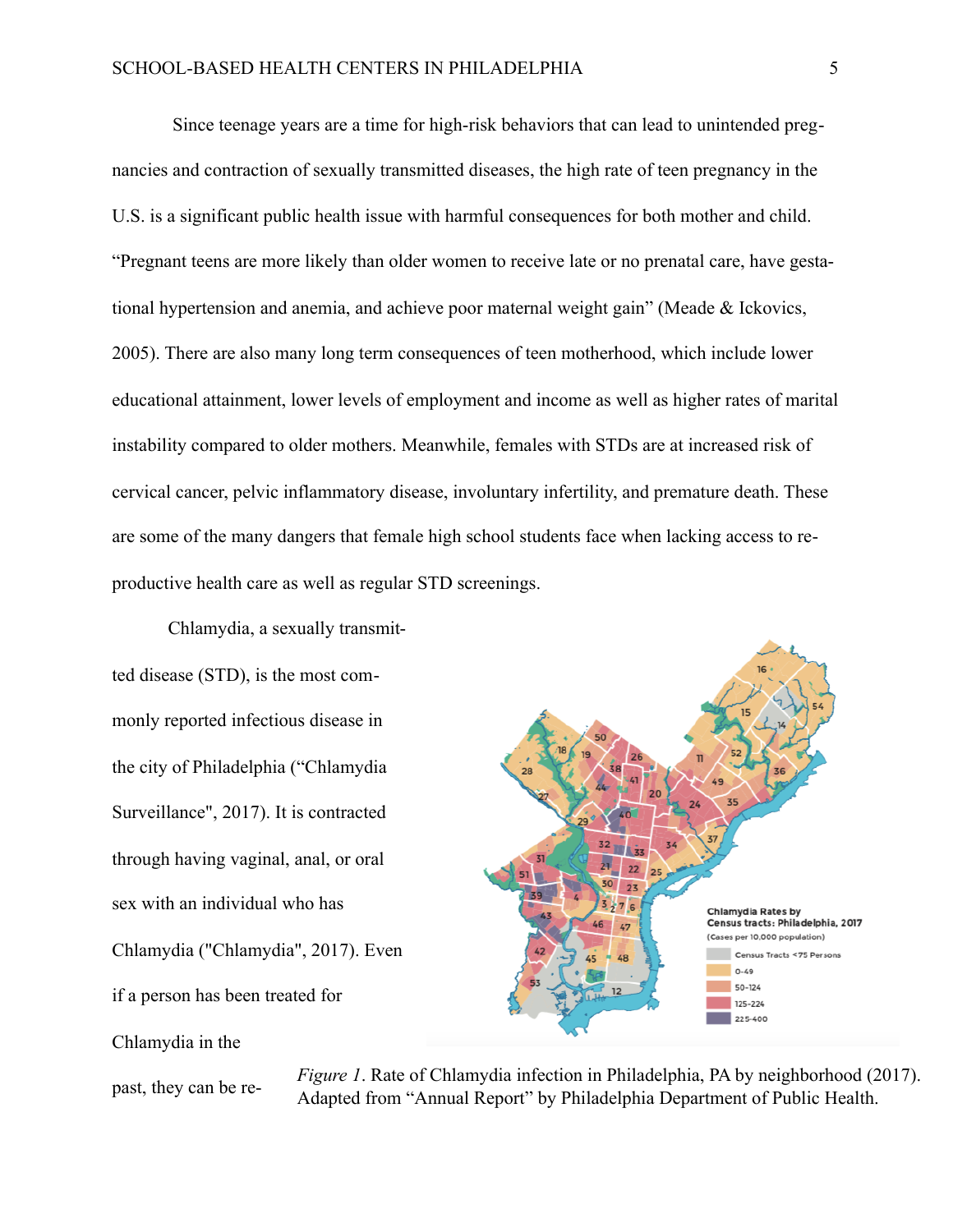infected with Chlamydia. The initial destruction caused by Chlamydia is usually not recognized, but severe health issues can eventually manifest as a result. Treatment of Chlamydia is relatively easy and is cured with a week-long course of antibiotics. The 15-19-year-old population in Philadelphia is the most commonly affected. It is also most rampant in the areas of Philadelphia that are suffering from incredible economic disparity and lack of access to healthcare.

 In a study titled "High School Dropouts and Sexually Transmitted Infections", the relationship between dropping out of high school and the likelihood of contracting a sexually transmitted infection (STI) was analyzed. Both girls and boys who drop out were found to have much higher rates of becoming infected with an STI than those who stay in school (Anderson & Portner, 2014). Interestingly, dropping out of high school is associated with a nine to ten times percent increase in the likelihood that a female student will contract an STI in comparison to a male student. One theory states that high school dropouts enter relationships with a much different population compared to their non-dropout counterparts. Females, who drop out, pair up with much older males and therefore have a higher risk of contracting an STI. Whatever the reason may be, female students are at greater risk than males according to the data present. This is a huge issue in itself but even more significant when coupled with the fact that there is also the danger of passing on Chlamydia to a baby during childbirth if the mother is infected with it ("Chlamydia", 2017). If untreated, Chlamydia can also spread to the uterus and fallopian tubes, causing pelvic inflammatory disease which can permanently damage a woman's reproductive system. This can lead to infertility, ectopic pregnancies, and an increased likelihood of contracting and spreading human immunodeficiency virus, also known as HIV. These are some of the severe health implications if Chlamydia is not treated. Some of these issues may also lead to fe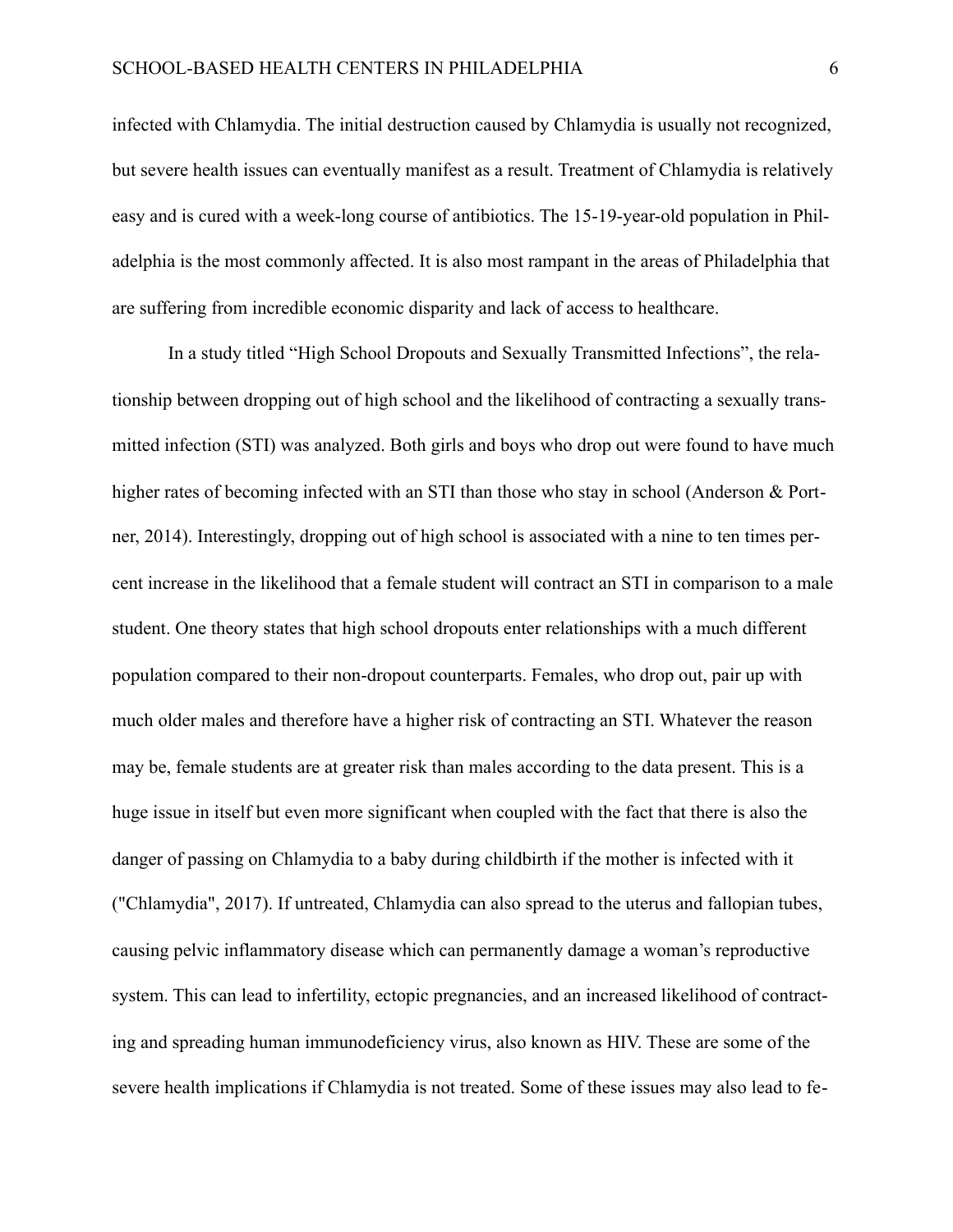male students cutting their education shorter. While being the most common infectious disease, it is just one of the many STDs plaguing the teenage population in Philadelphia.

 In a study called "Programs to increase high school completion: a community guide systematic health equity review", it was stated that "High school completion is an established predictor of long-term morbidity and mortality" (Hahn & Knopf, 2015). Consequentially, there is also a positive relationship between the lack of high school completion and STI contraction, as previously stated. To reduce the spread of STI's, it is imperative to become aware of the determinants of STI's due to their consequence on health and economy. This study shows that: Certain STIs can lead to cancer, infertility, or even death. Treating STIs and their complications place a substantial stress on health expenditures; estimation of the costs of STIs are at \$17 billion per year. A focus on young people is vital because nearly half of STIs contracted occur among individuals 15 to 24 years of age, and teens and young adults account for almost 30 percent of new HIV infections annually (Anderson & Portner, 2014). The lack of STD prevention has dire effects on the economy and the overall well being of Philadelphia residents.

 School-aged children, who are in the midst of their physical and mental development, are particularly vulnerable to their environment. Since they spend the majority of their day at school, the school climate has a significant impact on students. "The National School Climate Center uses the term 'school climate' to describe 'the quality and character of school life," reflecting the internal social norms, values organization, and teaching and learning practices within the school." ("School Climate, Student Success and the Role of School-Based Health Care", 2018). School climate can have long term consequences on overall well-being and quality of life. It can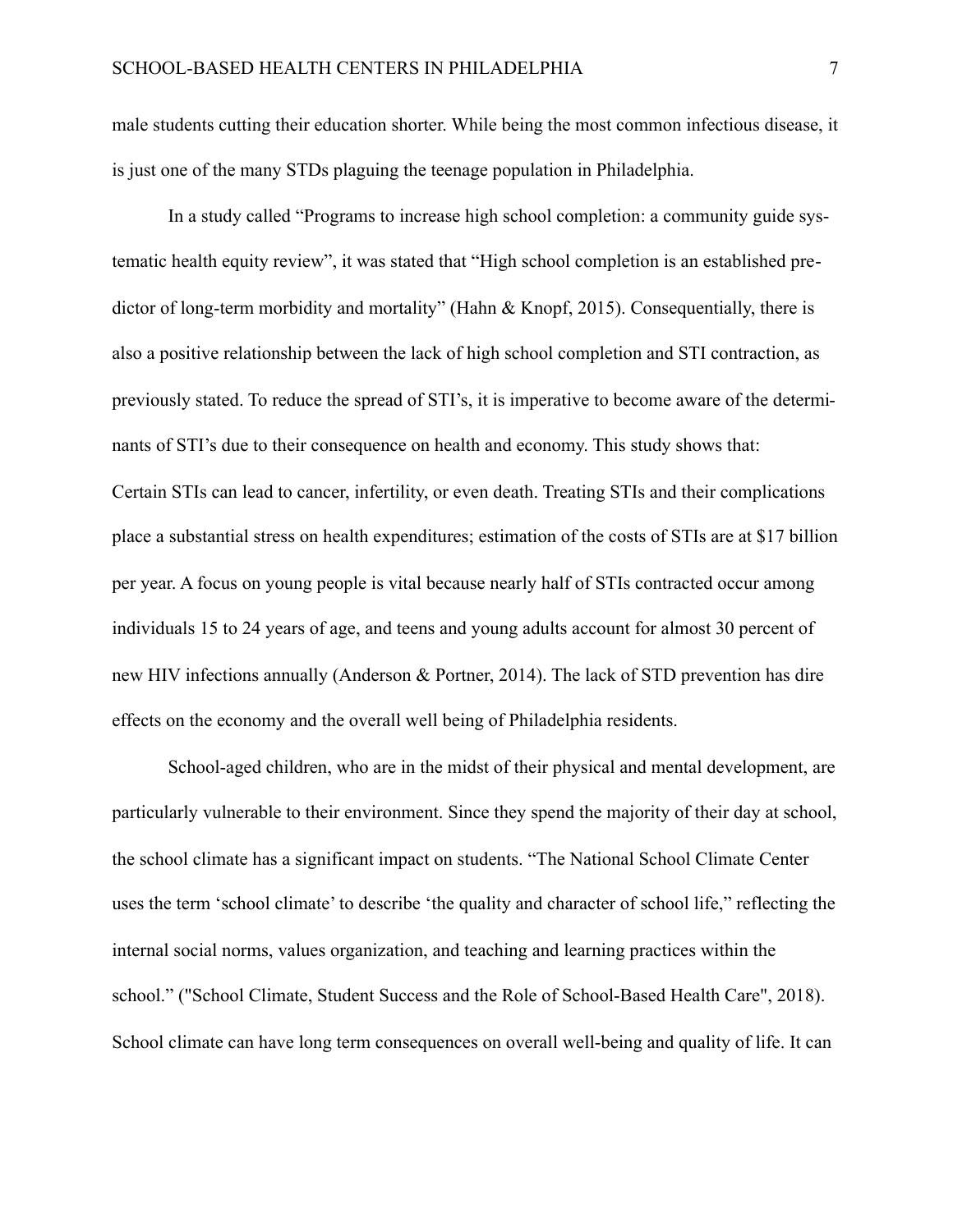lead to fostering academic success as well as social and emotional growth or reinforcing negative lifestyle factors.

 Currently, many Philadelphia schools are in unacceptable condition. An estimated \$4.5 billion is needed to bring every school and athletic field in the city up to code (Petrillo, 2019). In 2013, 23 schools were closed in Philadelphia to avoid a projected \$1.35 billion budget deficit over five years due to a cut of more than \$400 million in state funding. However, the stability of leadership has helped make dramatic improvements in recent years. State funding has increased while district governance has transferred from the state-run School Reform Commission to a city-run board. Dr. Hite has been the superintendent of Philadelphia public schools since 2012 (Hurdle, 2019). The latest score in the districts annual School Progress Report rose for the third consecutive year from 33 percent in 2014-2015 to 42 percent in 2017-2018. This advancement indicates improvement in the areas of student achievement and progress, college and career readiness, and school "climate." Attendance and parental involvement are measurements of school "climate" (Hurdle, 2019). Even so, most recent reports are showing that only 46% of students are attending 95% or more of school days and only 69% of students in district-led and alternative schools are graduating (Hurdle, 2019).

 A school-based health center (SBHC) is a physicians office located in a school or on school grounds that provides a range of medical care and services such as immunizations, reproductive health care, preventative care, and dental care among others. Reproductive health care services include gynecological exams, HIV testing and counseling, emergency contraception, condoms, pregnancy testing, and STD diagnosis and treatment (Santelli & Nystrom, 2003). SB-HCs can act as a health hub for the entire community since school employees, as well as resi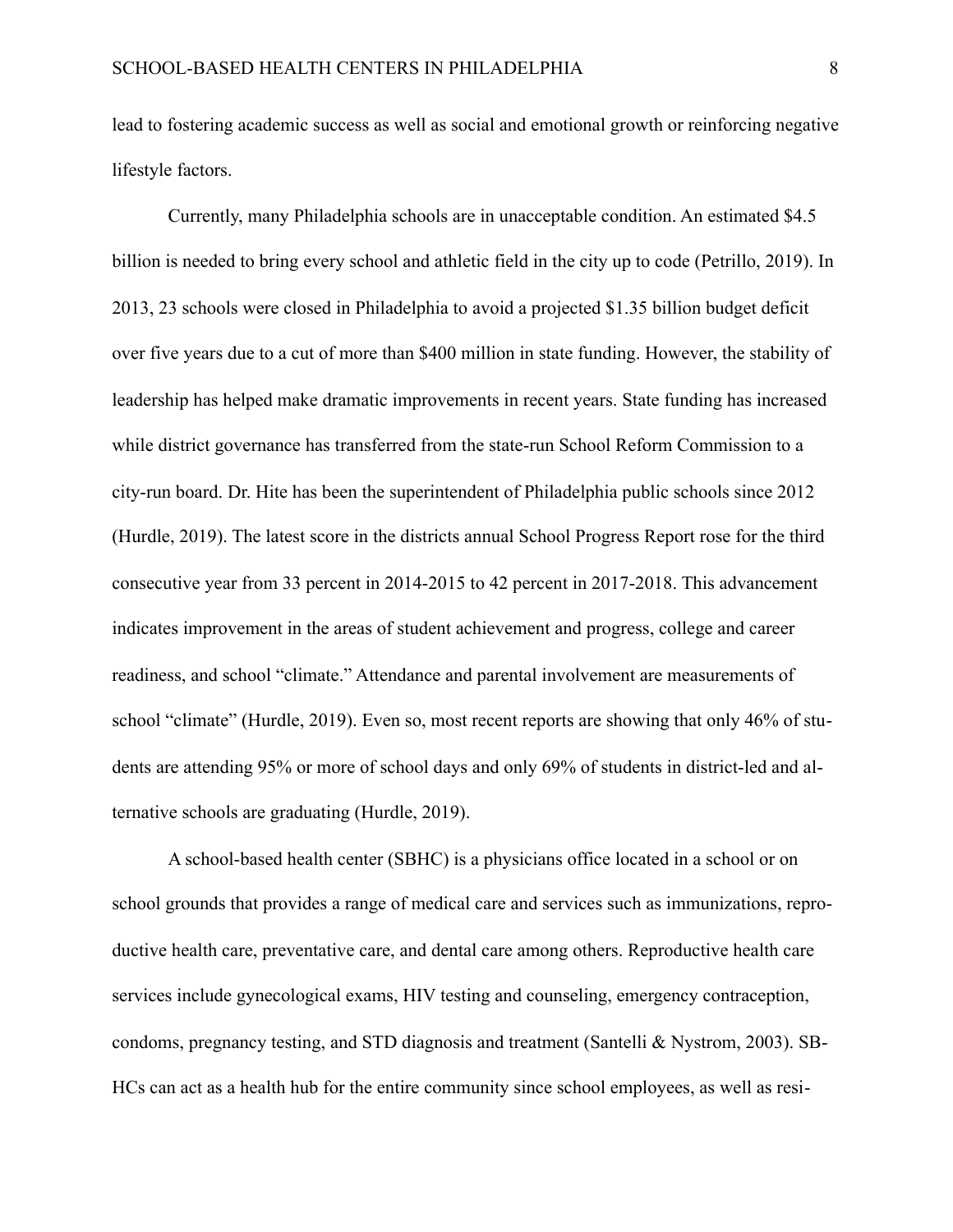dents of the neighborhood, can use its services. SBHCs were first introduced after the success of a model in the 1970s that addressed lack of prenatal care and birth complications for teenage mothers at public high schools in Minnesota (Keeton, Soleimanpour, & Brindis, 2012). The program was such a success that it gained national attention and brought the models potential to light. SBHCs were an answer to issues of health inequity and lack of access to health care for children in underserved communities. Once health care and education policymakers saw the value of school-based health delivery in meeting the need for greater access to health care among adolescents, funding and community-based efforts increased to facilitate the growth of SBHCs across the country. By 1988, there were around 120 SBHCs in the United States (Keeton, Soleimanpour, & Brindis, 2012). Although the number of SBHCs in the country has been growing throughout these past years, Philadelphia public schools do not have any SBHCs. The purpose of this study is to evaluate whether the establishment of SBHCs would be feasible and beneficial in Philadelphia public school systems.

#### **Methods**

 A literature review and analysis was conducted through an online search of databases and government websites including Medline, PubMed, National Center for Biotechnology Information, Center for Disease Control, National Institute of Health, and Google Scholar. A Google search for credible local news sources was also performed. The search was limited to articles from 2000-2019. Search strategies used subject headings and keywords such as "SBHCs"; "school-based health center"; "health inequity in schools,"; "reproductive health care in schools". Abstracts were reviewed for relevance, and those remaining were critically reviewed.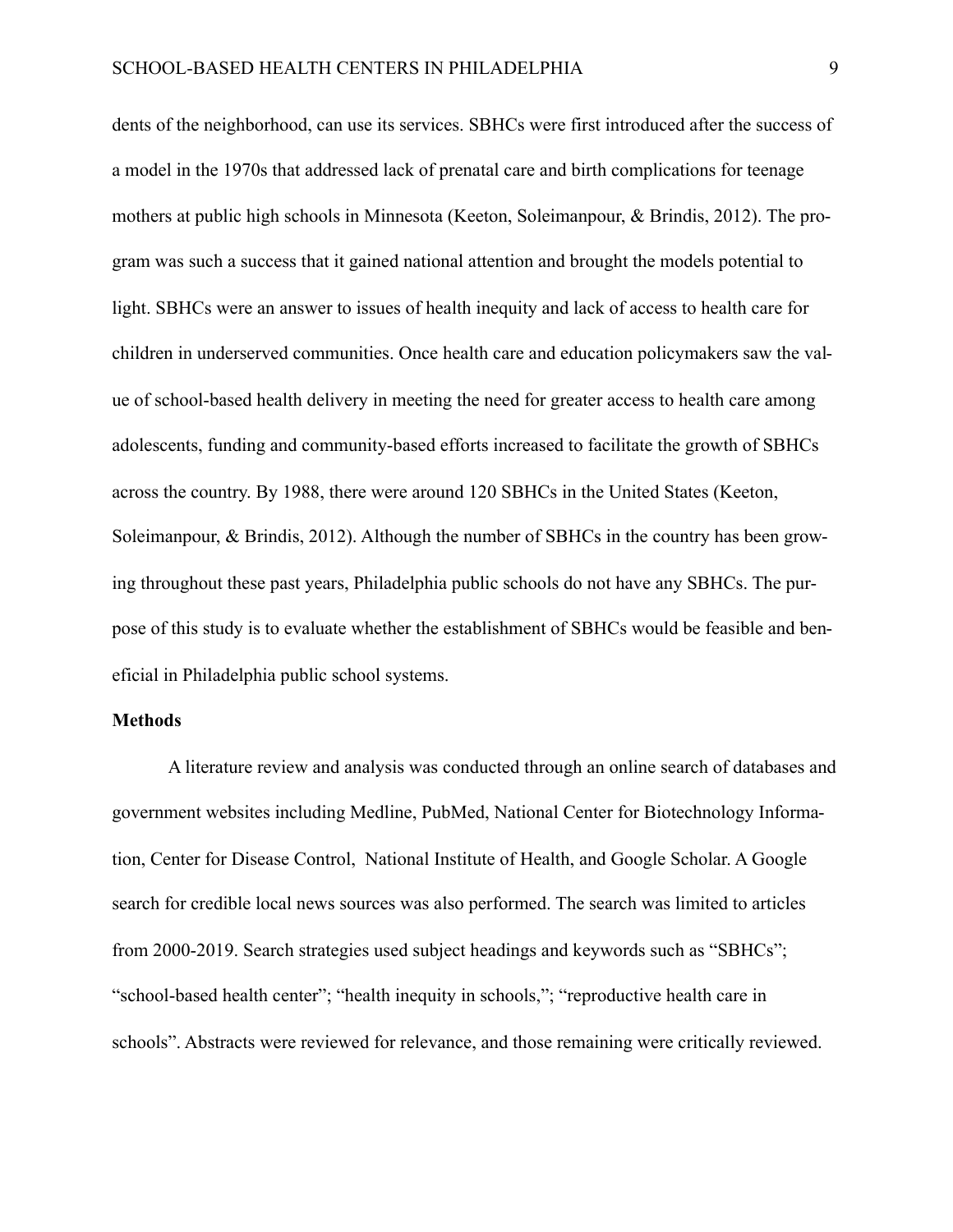Analyses were done to look at policies affecting SBHCs, benefits of SBHCs, and feasibility of SBHCs.

# **Results and Discussion**

This study has shown that school-based health centers are an excellent method to reach high school students in Philadelphia to provide access to reproductive health care services to prevent STDs and unwanted teen pregnancy. There is evidence of increased contraceptive use among students with access to an SBHC (Keeton, Soleimanpour, & Brindis, 2012). A study has also shown a decrease in pregnancy rates in schools with an SBHC on site (Santelli & Nystrom, 2003). A higher number of prenatal care visits as well as a decreased likelihood of delivering low birth weight babies has also been shown to be a consequence of SBHC utilization (Bersamin, Fisher, Gaidus, & Gruenewald, 2016).

 The establishment of SBHCs is proven to result in the improvement of educational and health outcomes for disadvantaged students. Research has shown that the provision of SBHCs leads to a reduction in rates of school suspension or high school noncompletion along with an increase in grade promotion and grade point averages (Knopf et al., 2016). There has also been a substantial increase in immunizations and other preventive services along with a minor increase in the number of students who reported a regular source of health care (Knopf et al., 2016). Most importantly, there was a significant overall reduction in ED visits and hospital utilization (Knopf et al., 2016).

 SBHCs address problems regarding transportation, lack of nearby providers, lack of providers accepting public insurance, and parental difficulties in getting time away from work to take a child to the doctor (Guo, Wade, & Keller, 2010). The establishment of SBHCs indirectly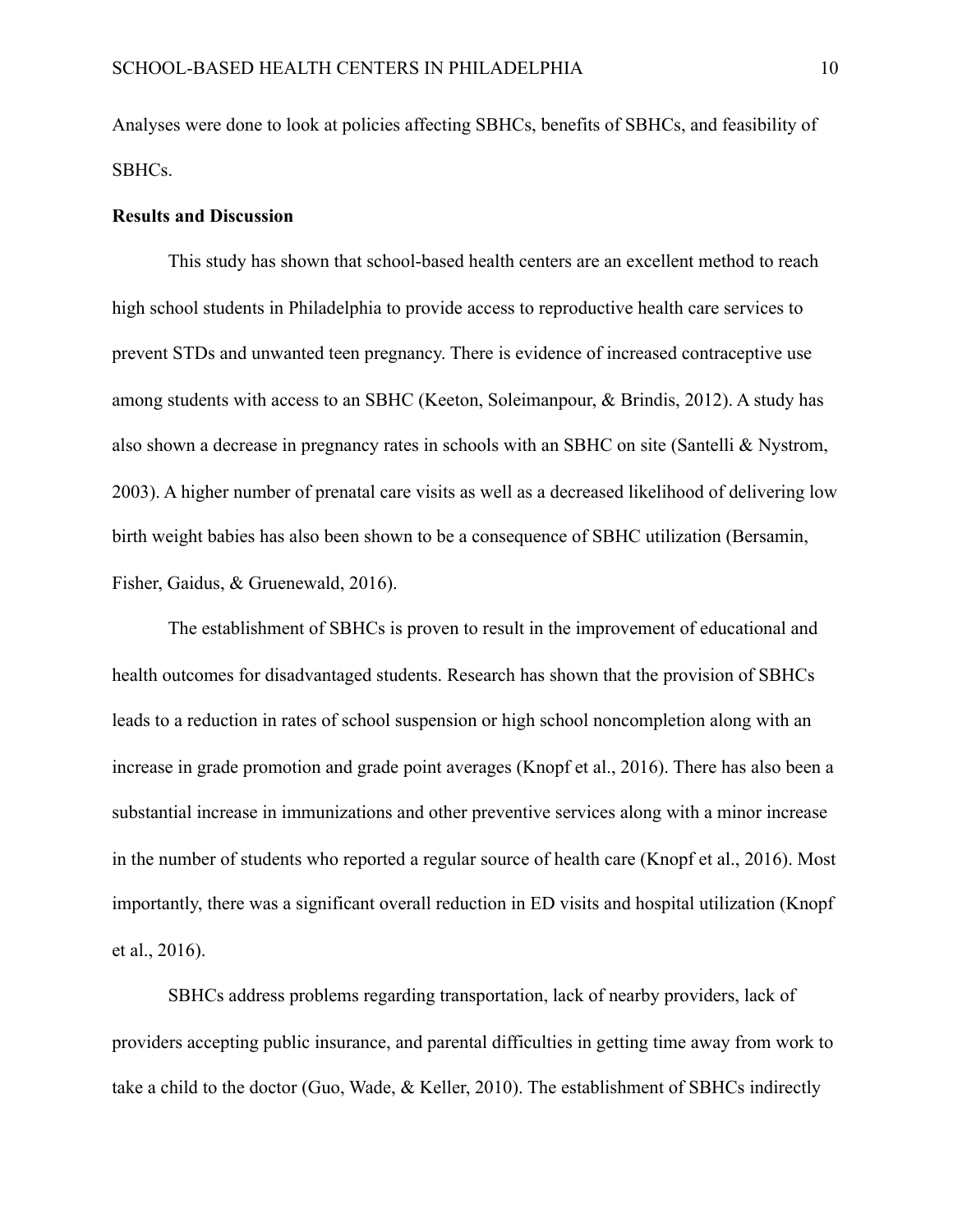helps parents retain employment and helps employers increase worker productivity. Healthcare inequities are known to lead to poor health outcomes, which in turn lead to poor educational outcomes. These are some of the significant strides made in health care access through the establishment of SBHCs.

# **Partnerships**

 There is a wide range of steps needed to be taken to implement successful SBHCs in inner city schools in Philadelphia. Firstly, there needs to be a relationship established between the health and education system to improve access to primary and preventive care services (Keeton, Soleimanpour, & Brindis, 2012). "SBHCs are most often sponsored or operated by a local health care organization such as a community health center (CHCs; 28%), hospital (25%), or local health department (15%)" (Keeton, Soleimanpour, & Brindis, 2012). School systems, nonprofit organizations, mental health agencies, or universities also sponsor SBHCs. There are many potential partners in the area, including hospitals such as Children's Hospital of Philadelphia, Shriners Hospital for Children, Hahnemann University Hospital, etc. Also, there needs to be community support behind the implementation of SBHCs into local high schools. Town-hall style meetings with parents of students, school administrators, state officials and representatives of local hospitals and clinics are a great way to have all the key stakeholder in the room at the same time to address any concerns. This method ensures that everyone is included in the process and while strengthening the relationship between the school and the students' parents. School and community factors are critical in supporting, or impeding, the opening and maintenance of an SBHC (Bersamin et al., 2016).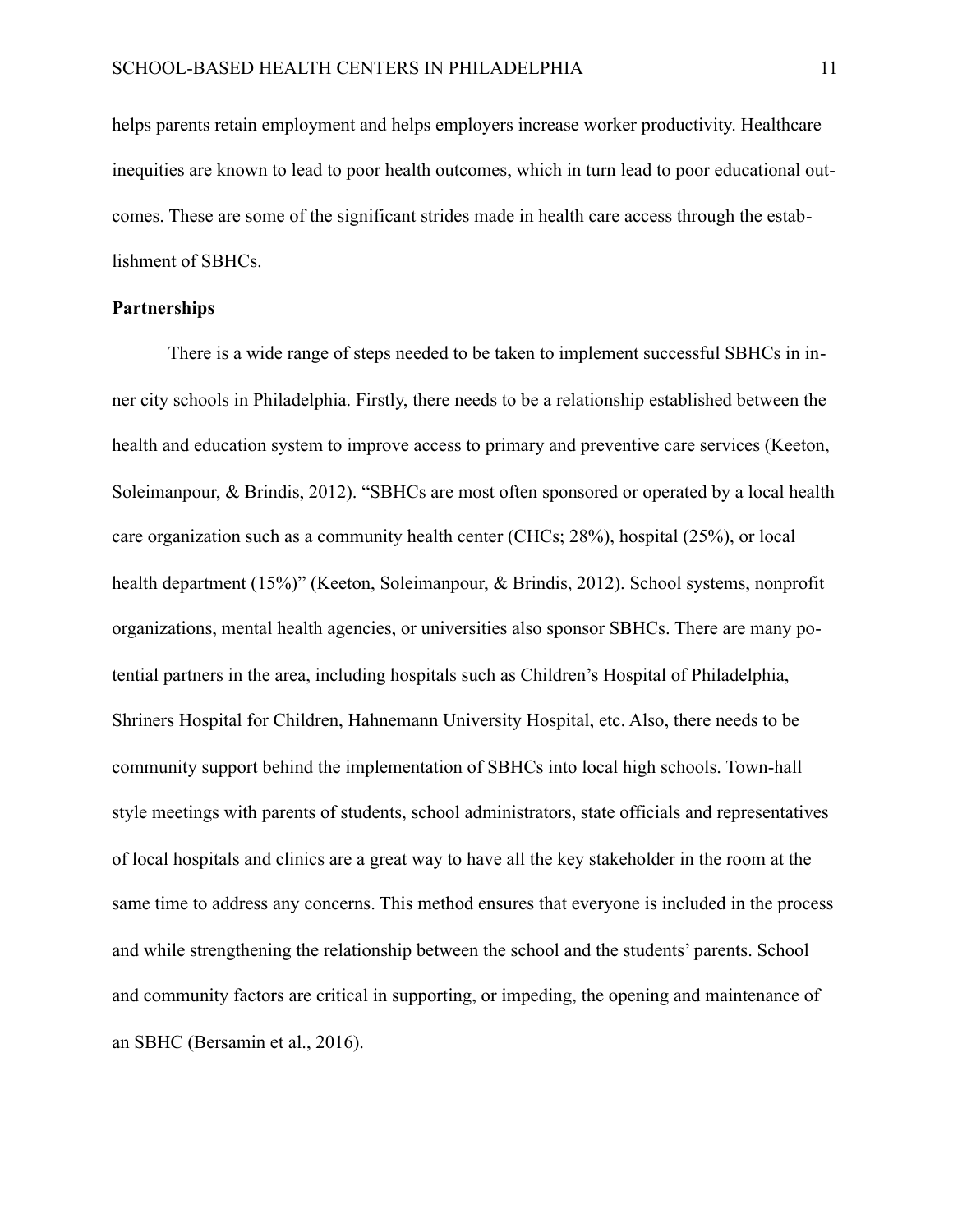### **Funding**

 States and federal public health agencies play a huge role in the implementation of SB-HCs by contributing "funding for SBHCs, setting program standards, collecting evaluation data to demonstrate impact, and advocating for long-term sustainable resources" (Schlitt, Juszczak, & Eichner, 2008). Pennsylvania is one of thirty-two states that does not invest in SBHCs ("18 State Governments Commit Resources to SBHCs", 2014). There needs to be significant state-level political and advocacy activities to support the establishment of SBHCs. A special task force needs to be put together to write state legislative proposals, budgets, and policy study reports (Schlitt, Juszczak, & Eichner, 2008). In the past, "legislative and executive task force reports from 13 states recommended state-level support of SBHCs as remedies to intractable public health concerns such as poor adolescent health outcomes, infant mortality, and teen pregnancy" (Schlitt, Juszczak, & Eichner, 2008). The policy written could include incentives for SBHCs to produce positive health and educational outcomes as well as incentives for hospitals and clinics to work in SBHCs. Tax credits are provided for individuals and organizations who develop and sustain policies and programs to keep SBHCs afloat. There would also need to be a collaboration with health insurance companies to set up a model for reimbursement.

 The most cost-efficient option would be the Federally Qualified Health Center (FHQC) model. It would be the best for long-term sustainability since FHQC management would have "the expertise to administer a medical office and economies of scale in obtaining medical supplies" (Sprigg, Wolgin, Chubinski, & Keller, 2017). It can be seen in figure 2 that this type of SBHC has had the most growth in comparison to other models. An SBHC with an FQHC status would also not run the risk of running out of funding if the state budget can't afford to allocate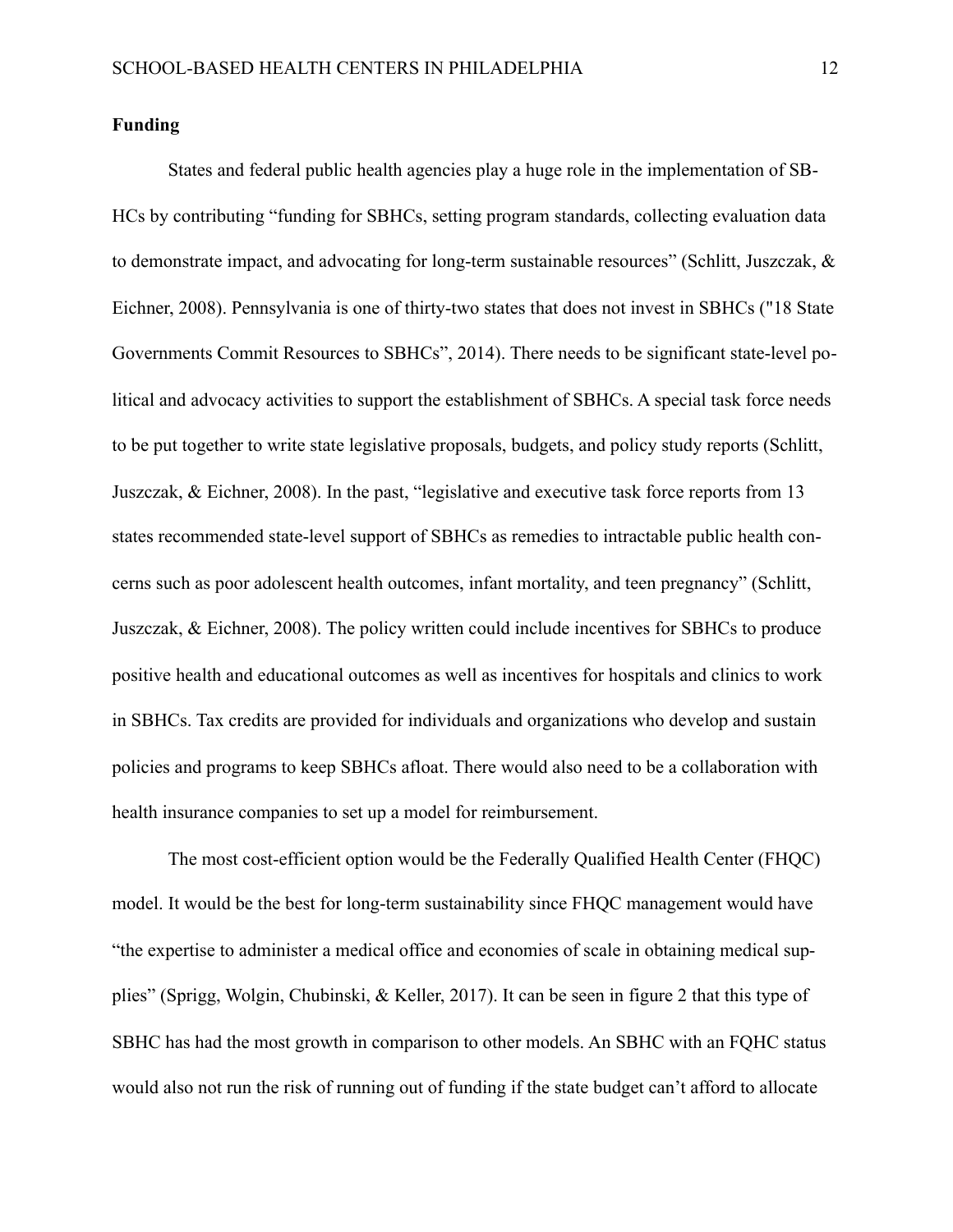This model relies heavily on billing public health insurance programs as does the model using state grants. However, the SBHC model using state grants as funding would only cater to students making it the most student-friendly

option.



*Figure 2*. Cumulative Change in SBHC Sponsor Type from 2001-2017.

Adapted from "2016-17 National School-Based Health Care Census".

 These funding models can be implemented independently from one another, but using multiple sources of funding has proved to be a success. Depending on the funding model chosen to start an SBHC, different policies will need to be implemented to bring SBHCs to life in Philadelphia. Execution of the development of SBHCs requires advocacy for the policy and coordination between multiple stakeholders. Each SBHC model brings various sets for pros and cons with it. The most prosperous SBHCS have a stable base of operations funding from the government and community partners as well as allocated staff time for overseeing of operations (Swider & Valukas, 2004). As health inequity remains an issue for the youth of Philadelphia, various policy options and their feasibility should be considered by the Philadelphia Board of Education.

 Mayor Jim Kenney is proposing a \$5 billion budget with considerable investments in Philadelphia schools. He plans to distribute \$214 million to the school district and pledges to in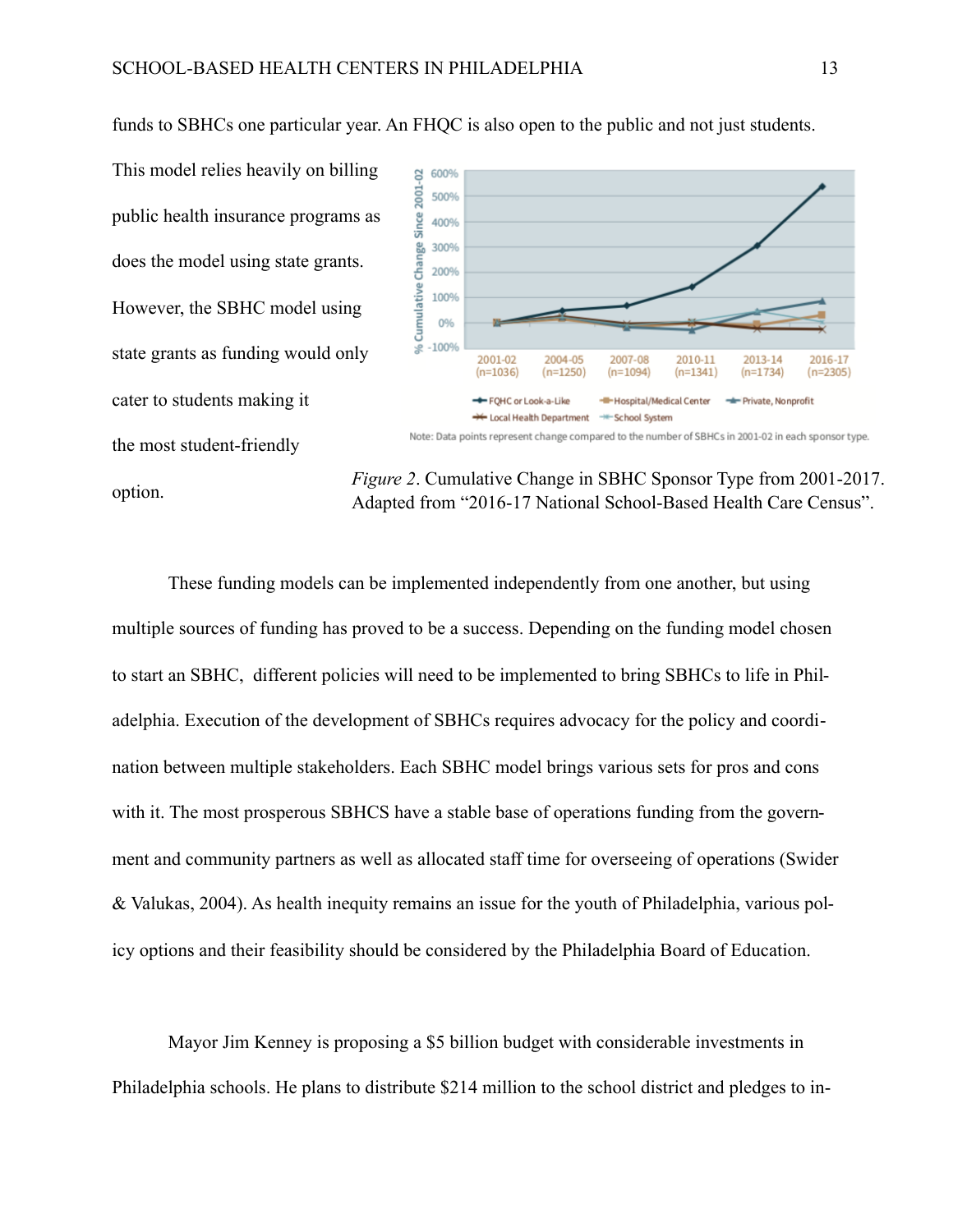crease school spending by \$700 million over the next five years (Vargas & McCrystal, 2019). He also intends to open five community schools in the next fiscal year and increase the number of pre-K slots from 2,250 to 3,300. It would be immensely beneficial to children of Philadelphia to direct some of the budgets towards facilitating the start-up of school-based health centers. Studies show that the economic benefit of SBHCs exceeds the operation cost and results in net savings to Medicaid (Ran, Chattopadhyay, & Hahn, 2016). SBHCs are financed and sustained through a variety of sources. These sources include reimbursement from public insurance programs and private health plans; contributions from school districts and other partners; local, state, and federal grants ("Funding School-Based Health Care").

 It would be a step in the right direction for the state of Pennsylvania to allocate funds to bring health care access to public high schools, especially in North and West Philadelphia. This would include STD testing, prescribing medications for STDs, and pregnancy testing in school without the students having to visit the doctor's office to be treated. Increasing the number of SBHCs is a promising strategy to provide health care access to the youth. It is an alternative form of health care delivery that has proven to be more effective due to the many barriers that children face in accessing health care.

## **Concerns**

 When it comes to SBHCs, a source of concern may be regarding social and ethical feasibility. Many parents are not in support of SBHCs providing reproduction health services. Over 60% of SBHCs are prohibited from providing contraception on site even though contraception is legal, and adolescents are guaranteed the right to contraception under state law and judicial opinion (Santelli & Nystrom, 2003). These prohibitions are usually put in place by the school district,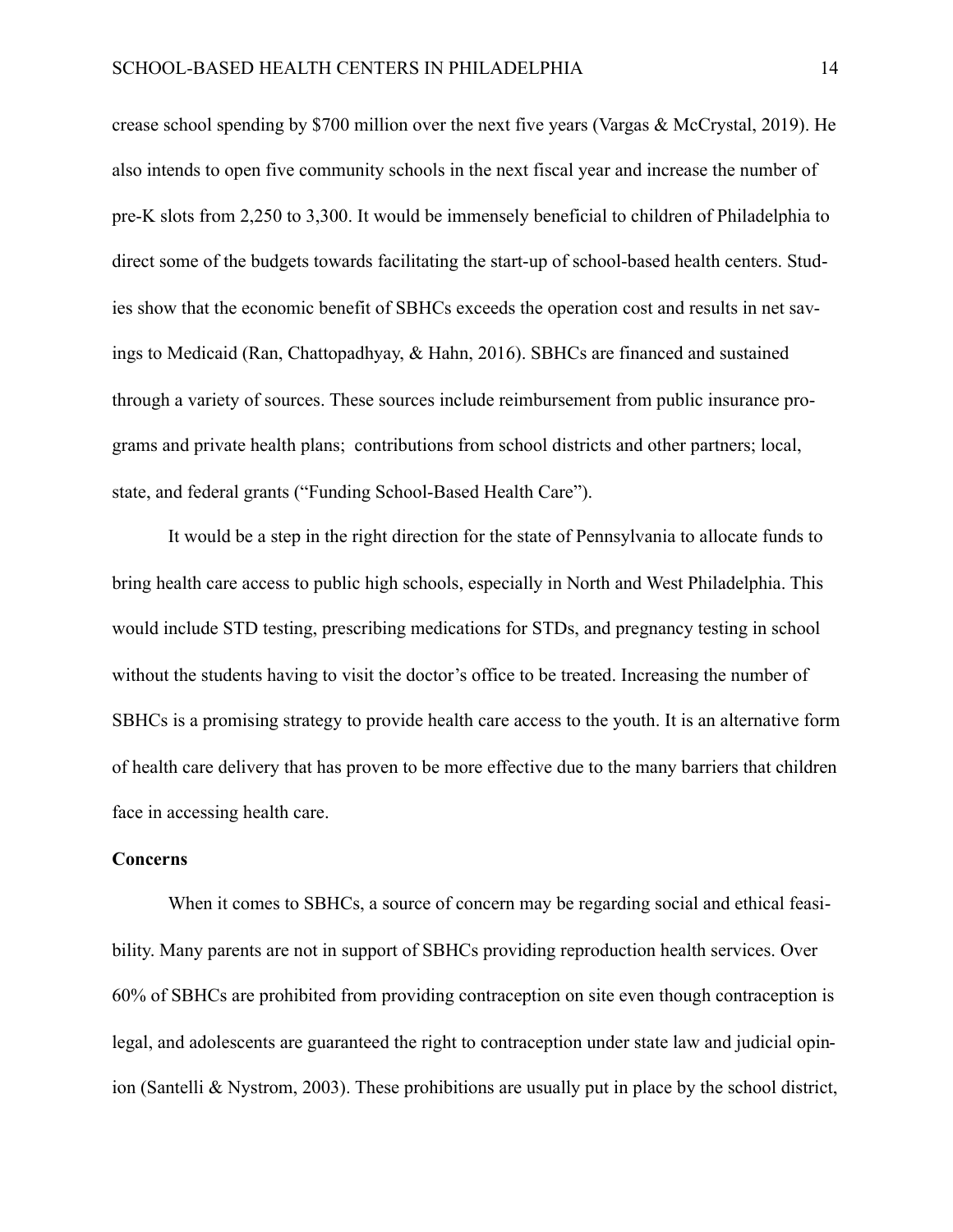the SBHCs sponsoring organization, state-level limitations, and concerns about the acceptability of dispensing contraception by the surrounding community (Keeton, Soleimanpour, & Brindis, 2012). Local community groups may show intense opposition based on moral traditionalism and family value leading to a culture war seeping into the school environment (Bersamin et al., 2016).

#### **Conclusion**

 SBHCs have been repeatedly proven to be effective at improving school climate and promoting student wellness. There needs to be an increase in funding as well as policy changes to establish SBHCs that operate at their highest potential to address the needs of our communities. Prevention of high school dropout, reduced emergency room visits, and promotion of reproductive health care are a few of the benefits of implementing SBHCs.

 The literature supports the establishment of school-based health centers in Philadelphia as an efficient to deliver much-needed health care services to underserved youth. The prosperity of school-aged children depends not only on the quality of their education but also their health. SBHCs are effective in addressing a variety of issues that can reduce health disparities across various races and ethnic groups. They can be a means to treat a hard-to-reach patient population to meet their physical and mental health needs. Philadelphia would greatly benefit from the provision of school-based health centers.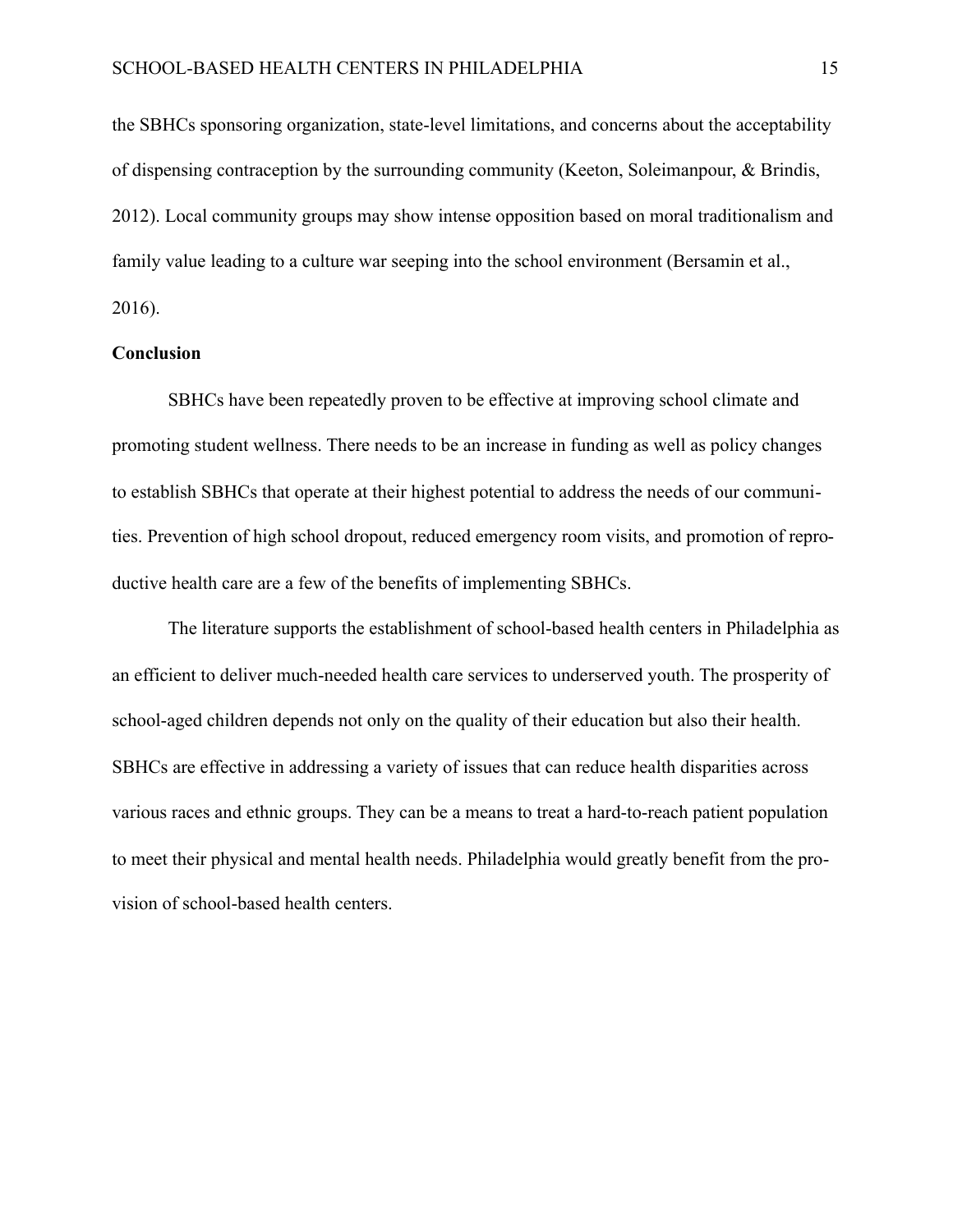#### References

- Anderson, D., & Portner, C. (2014). High School Dropouts and Sexually Transmitted Infections. Pubmed. Retrieved from https://www.ncbi.nlm.nih.gov/pmc/articles/ PMC4335724/
- "Annual Report (2017)." Philadelphia Department of Public Health, 2017, [hip.phila.gov/Portals/](http://hip.phila.gov/Portals/) default/HIP/DataReports/AnnualReports/PDPH\_Annual\_Report\_2017.pdf.
- Bersamin, M. M., Fisher, D. A., Gaidus, A. J., & Gruenewald, P. J. (2016). School-Based Health Centers' Presence: The Role of School and Community Factors. American journal of preventive medicine, 51(6), 926–932. doi:10.1016/j.amepre. 2016.06.025
- Brown, E. J., Polsky, D., Barbu, C. M., Seymour, J. W., & Grande, D. (2016, August 01). Racial Disparities In Geographic Access To Primary Care In Philadelphia. Retrieved from <https://www.ncbi.nlm.nih.gov/pubmed/27503960>
- Funding School-Based Health Care. (n.d.). Retrieved from<https://www.schoolhealthcenters.org/> start-up-and-operations/funding/
- Guo, J. J., Wade, T. J., Pan, W., & Keller, K. N. (2010). School-based health centers: cost-benefit analysis and impact on health care disparities. American journal of public health, 100(9), 1617-23.
- Hahn, R., & Knopf, J. (2015). Programs to increase high school completion: A community guide systematic health equity review. Pubmed. Retrieved from https://www.ncbi.nlm.nih.gov/ pubmed/25818117.
- Hurdle, J. (2019, March 08). Making the grade?: Philly public schools show signs of progress after dark days of closures and deficits. Retrieved from http://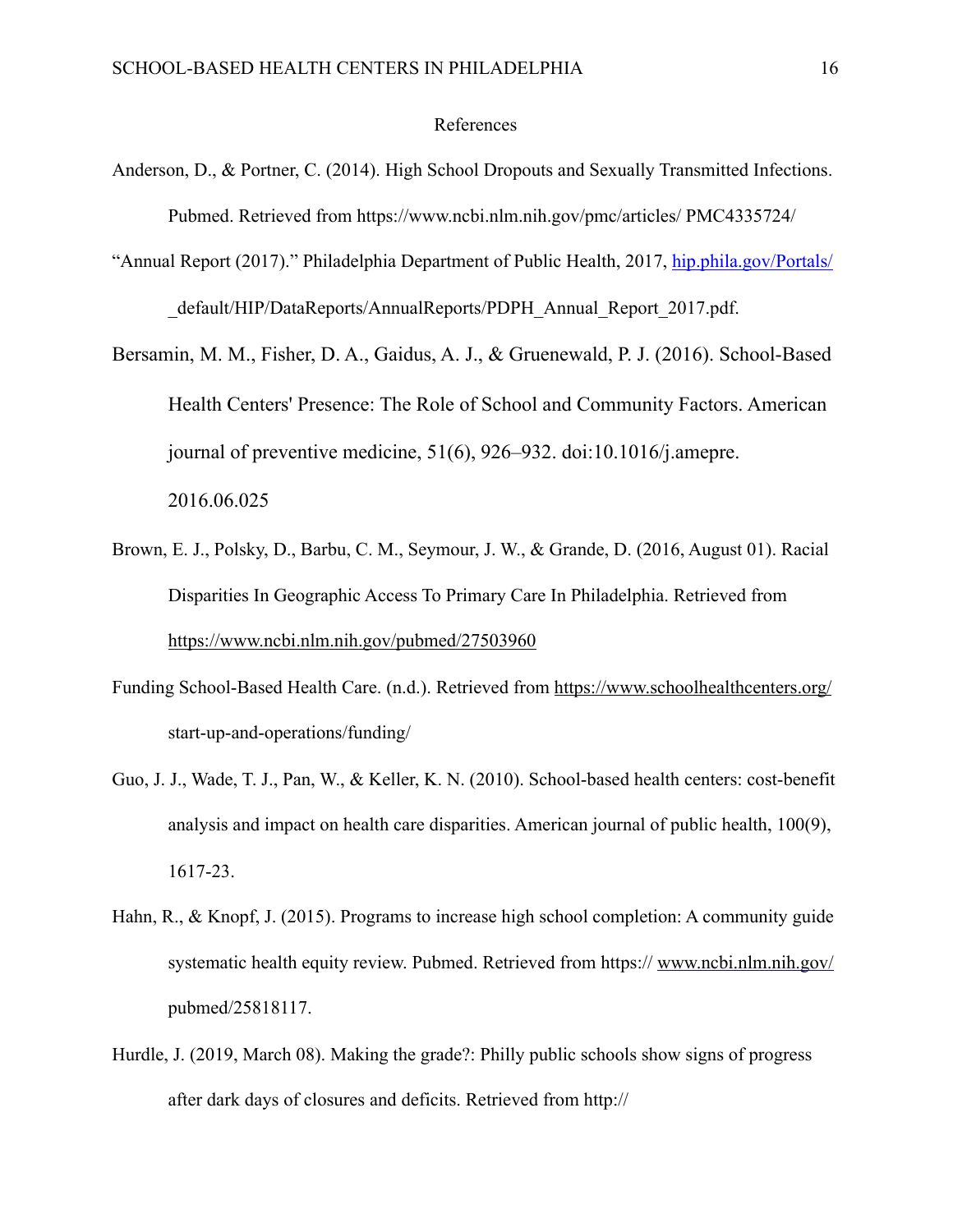[www.philadelphiaweekly.com/news/making-the-grade-philly-public-schools-show-signs](http://www.philadelphiaweekly.com/news/making-the-grade-philly-public-schools-show-signs-)  of-progress/article\_8f8ab8ae-4134-11e9-9586-fbb95a877cd3.html

- Keeton, V., Soleimanpour, S., & Brindis, C. D. (2012). School-Based Health Centers in an Era of Health Care Reform: Building on History. Current Problems in Pediatric and Adolescent Health Care, 42(6), 132-156. doi:10.1016/j.cppeds.2012.03.002
- Knopf, J. A., Finnie, R. K., Peng, Y., Hahn, R. A., Truman, B. I., Vernon-Smiley, M., Johnson, V. C., Johnson, R. L., Fielding, J. E., Muntaner, C., Hunt, P. C., Phyllis Jones, C., Fullilove, M. T., Community Preventive Services Task Force (2016). School-Based Health Centers to Advance Health Equity: A Community Guide Systematic Review. *American journal of preventive medicine*, *51*(1), 114-26.
- Love, H., Soleimanpour, S., Panchal, N., Schlitt, J., Behr, C., Even, M. (2018). 2016-17 National School-Based Health Care Census Report. School-Based Health Alliance. Washington, D.C.
- Meade, C., & Ickovics, J. (2005). Systematic review of sexual risk among pregnant and mother ing teens in the USA: Pregnancy as an opportunity for integrated prevention of STD and repeat pregnancy. Social Science & Medicine, 60(4), 661-678. doi:<https://doi-org.proxy1.lib.tju.edu/10.1016/j.socscimed.2004.06.015>

Petrillo, M. (2019). It Would Take \$4.5 Billion To Get Every Philadelphia School Up To Code, School District Says. Retrieved from <https://philadelphia.cbslocal.com/> 2019/03/12/cost-billions-get-every-philadelphia-school-up-to-code-school-district-says/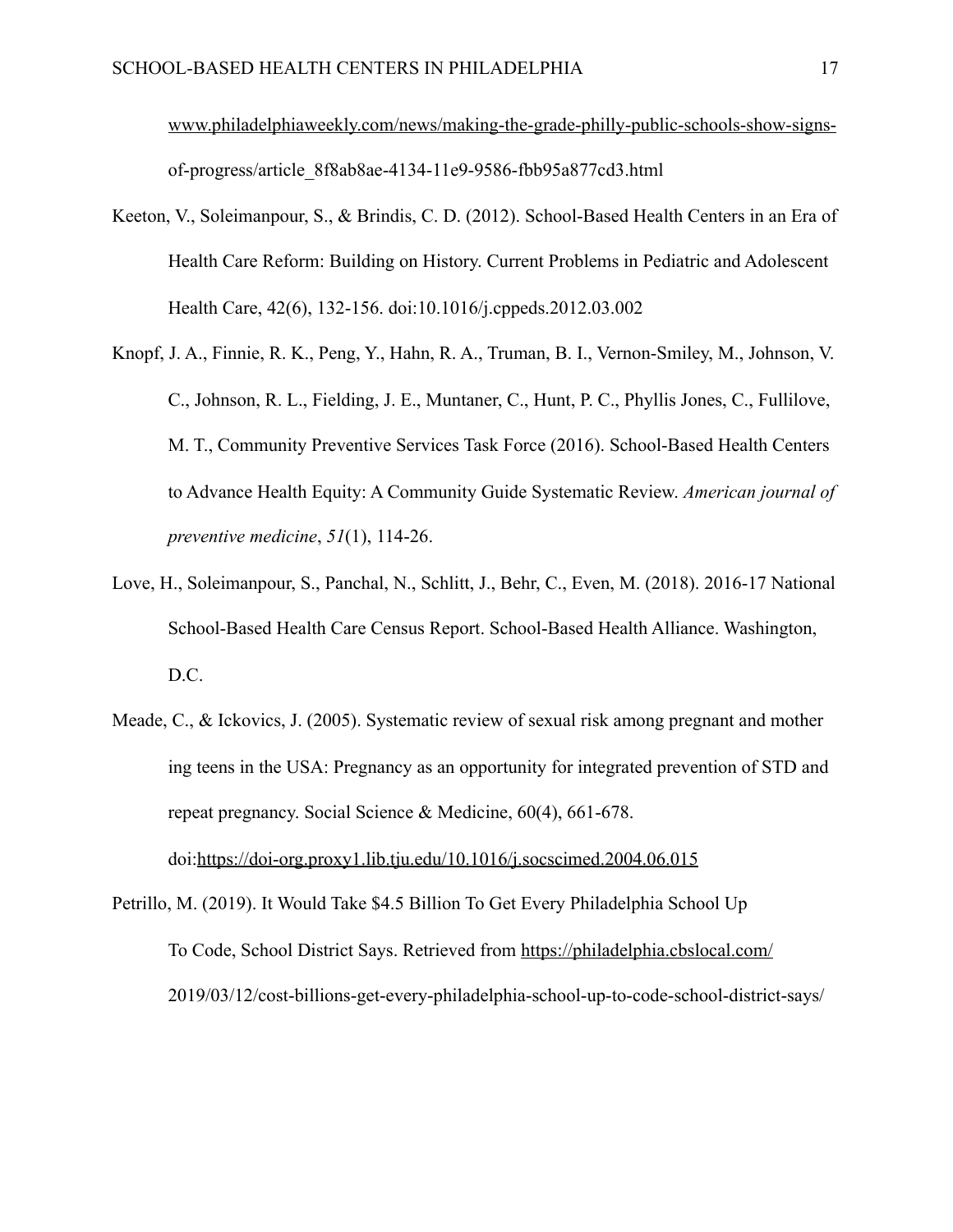- Ran, T., Chattopadhyay, S., & Hahn, R. (2016). Economic Evaluation of School-Based Health Centers: A Community Guide Systematic Review. Value in Health, 19(3). doi:10.1016/ j.jval.2016.03.326
- Santelli, J., & Nystrom, R. (2003). Reproductive health in school-based health centers: Findings from the 1998–99 census of school-based health centers. Journal of Adolescent Health, 32(6), 443-451. doi:10.3897/bdj.4.e7720.figure2fj.jval.2016.03.326
- School-Based Health Care State Policy. (n.d.). Retrieved from [http://www.sbh4all.org/school](http://www.sbh4all.org/school-) health-care/aboutsbhcs/school-based-health-care-state-policy-survey/
- School Climate, Student Success and the Role of School-Based Health Care. (2018, February). Retrieved from

[http://schoolbasedhealthcare.org/-/media/files/pdf/sbhc/school\\_climate.ashx?](http://schoolbasedhealthcare.org/-/media/files/pdf/sbhc/school_climate.ashx?la=en&hash=57CC24CA8FE77BA83137A0F1CCC677335F306A9F) [la=en&hash=57CC24CA8FE77BA83137A0F1CCC677335F306A9F](http://schoolbasedhealthcare.org/-/media/files/pdf/sbhc/school_climate.ashx?la=en&hash=57CC24CA8FE77BA83137A0F1CCC677335F306A9F) 

- Schlitt, J. J., Juszczak, L. J., & Eichner, N. H. (2008). Current status of state policies that support school-based health centers. *Public health reports (Washington, D.C. : 1974)*, *123*(6), 731-8.
- Sprigg, S. M., Wolgin, F., Chubinski, J., & Keller, K. (2017). School-Based Health Centers: A Funder's View Of Effective Grant Making. Health Affairs, 36(4), 768-772. doi:10.1377/ hlthaff.2016.1234
- Swider, S. M., & Valukas, A. (2004). Options for Sustaining School-Based Health Centers. Journal of School Health, 74(4), 115-118. doi:10.1111/j.1746-1561.2004.tb06612.x